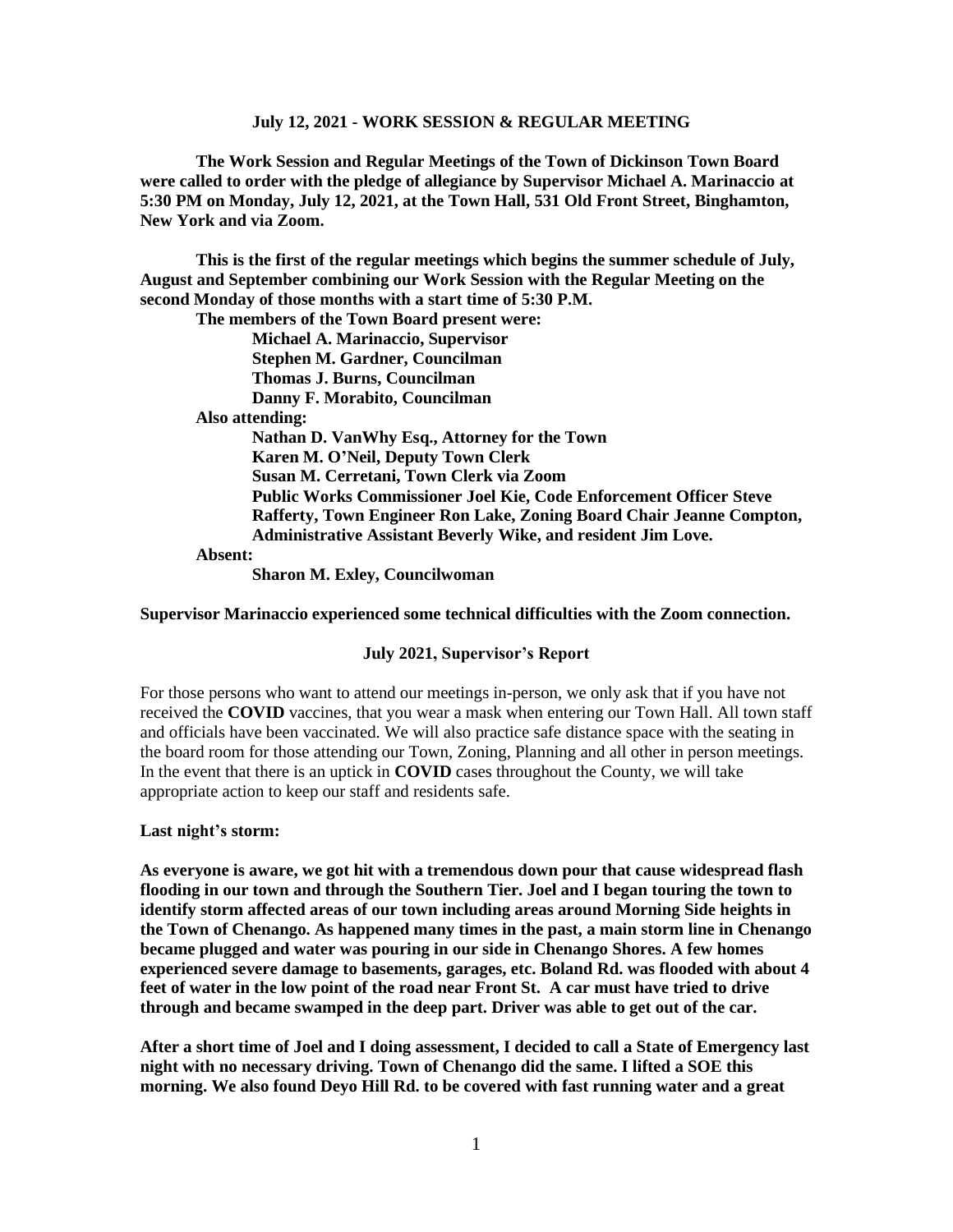### **SUPERVISOR'S REPORT CONT'D**

**deal of debris. Joel called in his staff, and everyone came in to assist in cleaning our culverts, plowing the debris off the roads, etc. Public works staff performed admirably. There are other residents who have sustained a great deal of damage some of whom I have talked to last night and this morning. I plan on having a meeting with both Johnson City and Town of Chenango to discuss the areas in their municipalities that are causing flooding in our town. There are no easy fixes, but something needs to be done to prevent or at the very least, lessen these flash flood occurrences. And there is more rain on the way, so we need to remain vigilant. I also want to thank Joel in how he has handled this emergency vent. We did not finish up last night until after 2 am and public works staff were up and back at it this morning.** 

- 1. I have submitted applications for the **American Rescue Fund** program as well as for the **County Community Grant** for \$10K and resubmitted for the **DASNY Grant** that has taken 5 years by the state to award to us. My hope is to use some of the funds to pay for our new doors, security system for the town hall, security system for our park, etc. We need to meet as a board to begin discussions on how we want to use the funds from the **American Rescue Plan** while keeping in mind the various restrictions that will be attached to the grant. We should be receiving two payments, one this year and one next year for an approximate total of \$1.2 million which over \$300K will go to the Village.
- 2. I attended a webinar sponsored by **The Agency** regarding the **NYS Marijuana Regulations/Act**. I found the meeting to be very informative. Items covered were residential planting and as of today permits will not be required for private use, jobs that will be developed such as cultivation, blending, sales, etc. Taxes: 3% to towns, 1% to county, 9% to state. State will disperse their funds with 40% to education and the remaining funds to treatment grants. Keep in mind that marijuana remains illegal in Pennsylvania so we can expect a flow of consumers from there. 2022 is the most likely date that all of this will begin. Zoning could play a role for retail, so we need to stay on top of that.
- 3. We have had a few instances of persons drinking alcohol in our park. We believe that there are some folks who live at the hotels across the road that are involved in this behavior. I have been in contact with one of the hotel owners and he promised to be very vigilant in making sure that his tenants do not break any park regulations. I was also told that both hotels are installing security cameras outside to monitor activities. The sheriff's department has been kept informed and are patrolling the area as often as they can.
- 4. On Friday, July 9, I participated in the Chamber sponsored panel discussion, along with Mayor David, Supervisor Klenovic and Supervisor Matterese to discuss how **COVID** has impacted the municipalities and how we will use the American Rescue funds. Sharon Exley, Joel, and I will be meeting to put together a draft plan on the possible use of the funds and present to the board at our next meeting.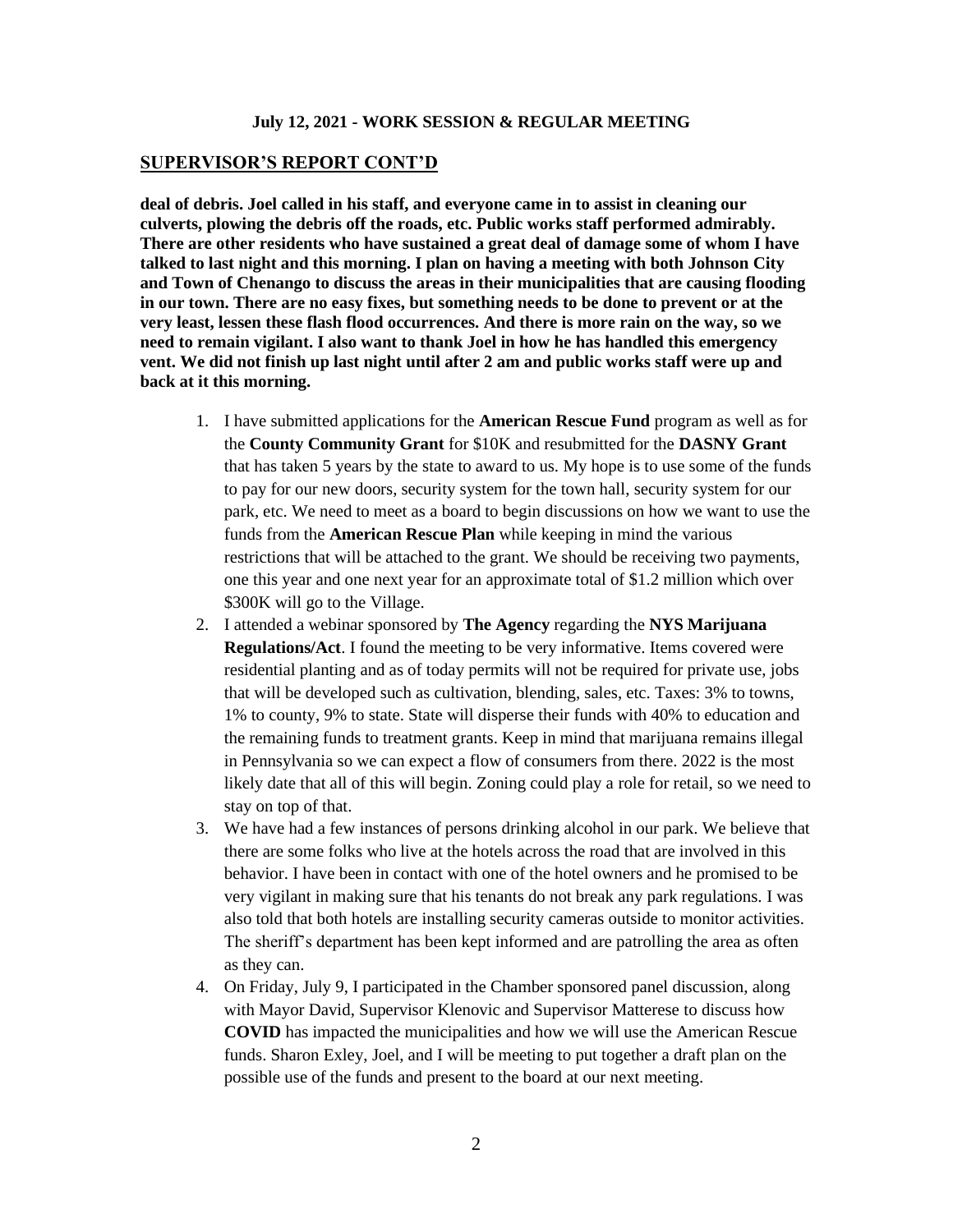### **SUPERVISOR'S REPORT CONT'D**

- 5. I received a letter from **NYS DOT** regarding a pavement improvement project where 16.8 miles of Interstate 81 and State Route 17 in the city and in our town will be treated. The project will begin and be completed during the 2021 construction season. There will be various temporary closures as the project moves forward.
- 6. We spent some time on working on the 5-year-old **DASNY Grant**. There were a few more documents that needed to be signed and confirmed. This is the \$50K that will pay for our new doors and security system.
- 7. I applied for a \$10K from the **County Small Communities Grant** to pay for a video security system for the Dickinson Terrace Park.

### **Code Violations**

- 1. 373 Prospect, retaining wall falling in
- 2. 149 Iris Dr., broken window
- 3. 9 N. Broad, mattress at curb, not disposed of
- 4. 33.5 N. Broad, tall weeds & grass
- 5. 2 N. Broad, new steps and landing, Building Permit required, stop work order issued
- 6. 223 Rundall Pl., abandoned trailer full of various junk, not licensed, in town right away
- 7. 701 Old Front St., cardboard at curb, not in recycling can, not being picked up. Shrubs overhanging hanging sidewalk impairing pedestrians

### **Building Permits**

- 1.435 Glenwood Rd., tele-communications tower
- 2.267 L. Stella, new roof
- 3.39 Sunrise Dr., roof tear-off
- 4.87 Terrace Dr., house siding
- 5.134 Elaine Dr., install pool
- 6.145 Iris, new roof and gutters
- 7.2 N. broad, new stairs and landing

### **Dog Control Monthly report**

A total of 10 calls were addressed. Dog barking for a period of time, addressing dangerous dog, stray dogs, dogs not licensed, lost dogs, dogs running loose, dog defecating on neighbor's property, past due license renewals

All of these incidents were addressed by our DCO.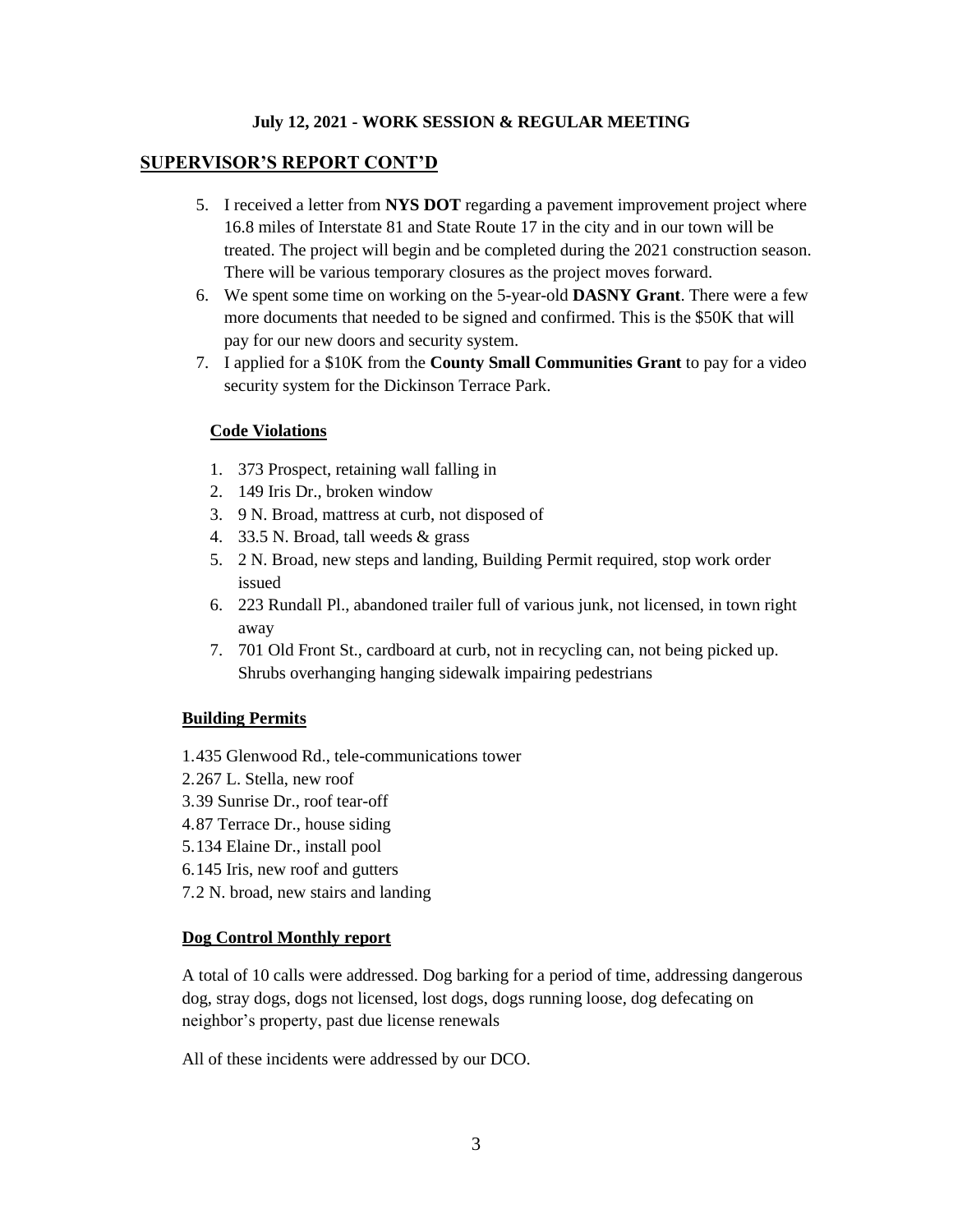# **SUPERVISOR'S REPORT CONT'D**

# **NYSEG UTILITY SHUTOFF NOTICES**

There were no **NYSEG** notices sent out to any of our residents this month

Our next Town Board Meeting is scheduled for August 9, 2021, 5:30 PM, in person, summer board meeting schedule and is subject to change pending any emergency issues. This is a combination of work session and regular board meeting.

### **PUBLIC COMMENTS**

Resident Jim Love questioned the Downs Avenue **Dunkin Donuts** application and asked what circumstances have changed since the last application was submitted years ago. Supervisor Marinaccio replied that nothing has changed regarding the **Dunkin Donuts** application, and it will most likely be voted down based on data from the County and **NYSDOT**.

### **COMMITTEE REPORTS**

• **FINANCE**

### **TOWN CLERK MONTHLY FINANCIAL REPORT**

Supervisor Marinaccio asked for a motion to accept the **July Monthly Financial Report** for the **Town Clerk in the amount of \$1,596.50.** On a motion by Councilman Gardner seconded by Councilman Burns. All in favor.

### **COURT MONTHLY REPORT**

Councilman Gardner made a motion to accept the **May 2021 Monthly Financial Report** for the **Town Court.**

State: \$18,593.50 Town: \$4,245.00. On a motion by Councilman Gardner seconded by Councilman Morabito. All in favor.

### • **PERSONNEL**

- o Job position will be posted on the website soon.
- **PLANNING**
	- o The Planning Board reviewed the visual impact on the environmental assessment form and declared themselves lead agency at the meeting regarding the **Solar Farm**. Mr. Rafferty stated that everything will go to the County for a **239** review. Attorney VanWhy stated that New York State is coming out with a new uniform methodology for assessment of these types of properties.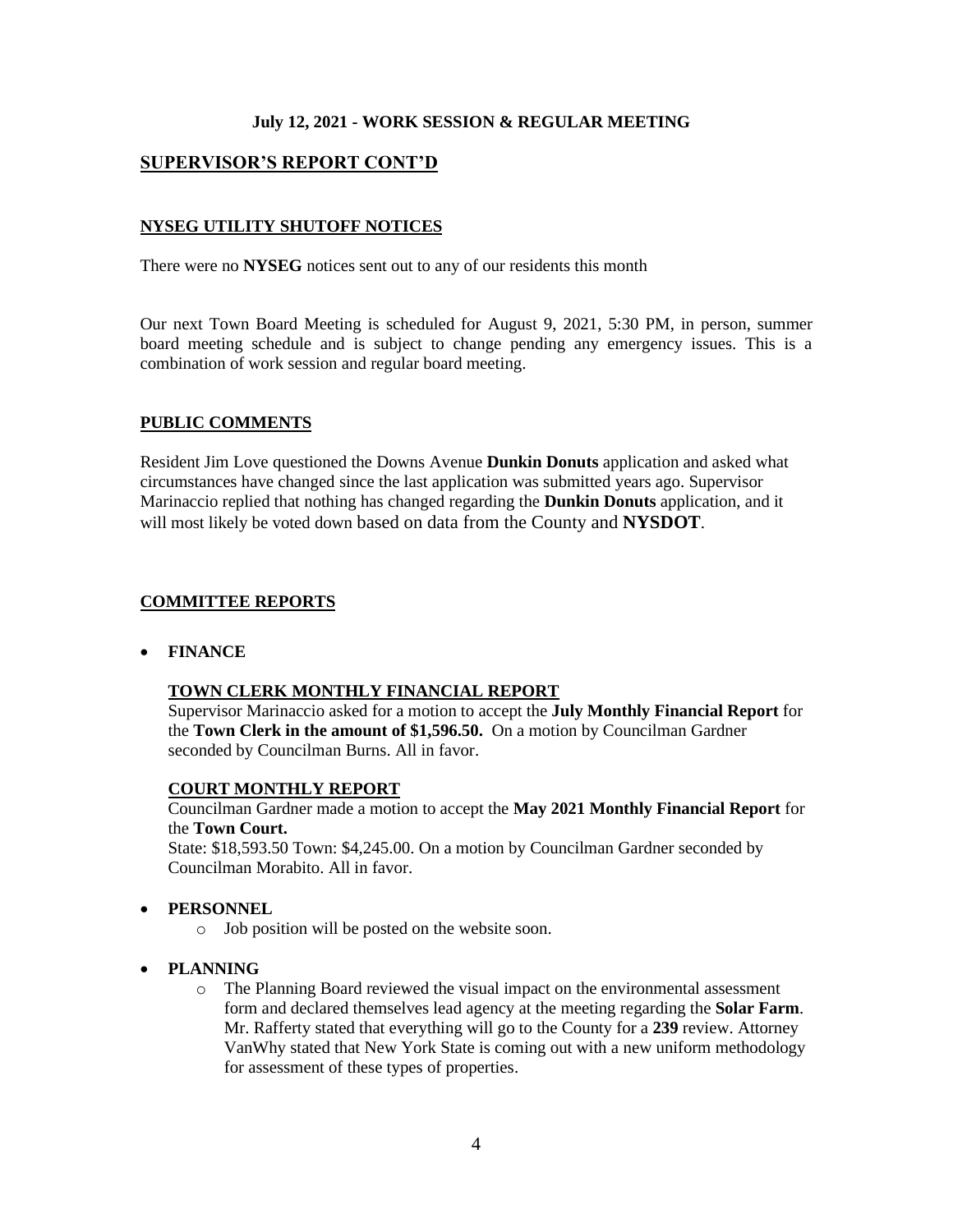# **ABSTRACTS FOR APPROVAL**

On a motion from Councilman Gardner, seconded by Councilman Burns to approve **abstract #7**, dated July 12, 2021, in the amount of **\$105,405.02.** Vote Ayes-4, Nay -0, Absent-1. Supervisor Marinaccio voting Aye Councilman Gardner voting Aye Councilwoman Exley voting Absent Councilman Morabito voting Aye Councilman Burns voting Aye Unanimously passed and noted as duly adopted.

### **Abstract Summary of Audited Vouchers for Funds respectively in the amount(s) of \$105,405.02 Voucher #7 for July 2021 in the amount of \$105,405.02:**

| \$61,250.28 |
|-------------|
| \$0.00      |
| \$22,809.71 |
| \$0.00      |
| \$2,363.10  |
| \$2,379.37  |
| \$16,602.56 |
|             |

# **APPROVAL OF MINUTES**

On a motion by Councilman Gardner seconded by Councilman Morabito to accept the June 7, 2021, Work Session Minutes & the Regular Meeting Minutes of June 14, 2021. All in favor. Vote Ayes-4, Nays-0, Absent-1.

There was a discussion that the initial draft minutes which were distributed to the members did not state a reason for entering Executive Session. Attorney VanWhy noted that the draft minutes have since been amended to include the reason for entering Executive Session.

Nonetheless, the board voted on the changes even though the minutes had been revised in the second draft version and had been distributed to the members and published on the website.

On a motion by Councilman Gardner seconded by Councilman Morabito to accept the changes for the June 7, 2021, Work Session Minutes & the Regular Meeting Minutes of June 14, 2021. All in favor. Vote Ayes-4, Nays-0, Absent-1.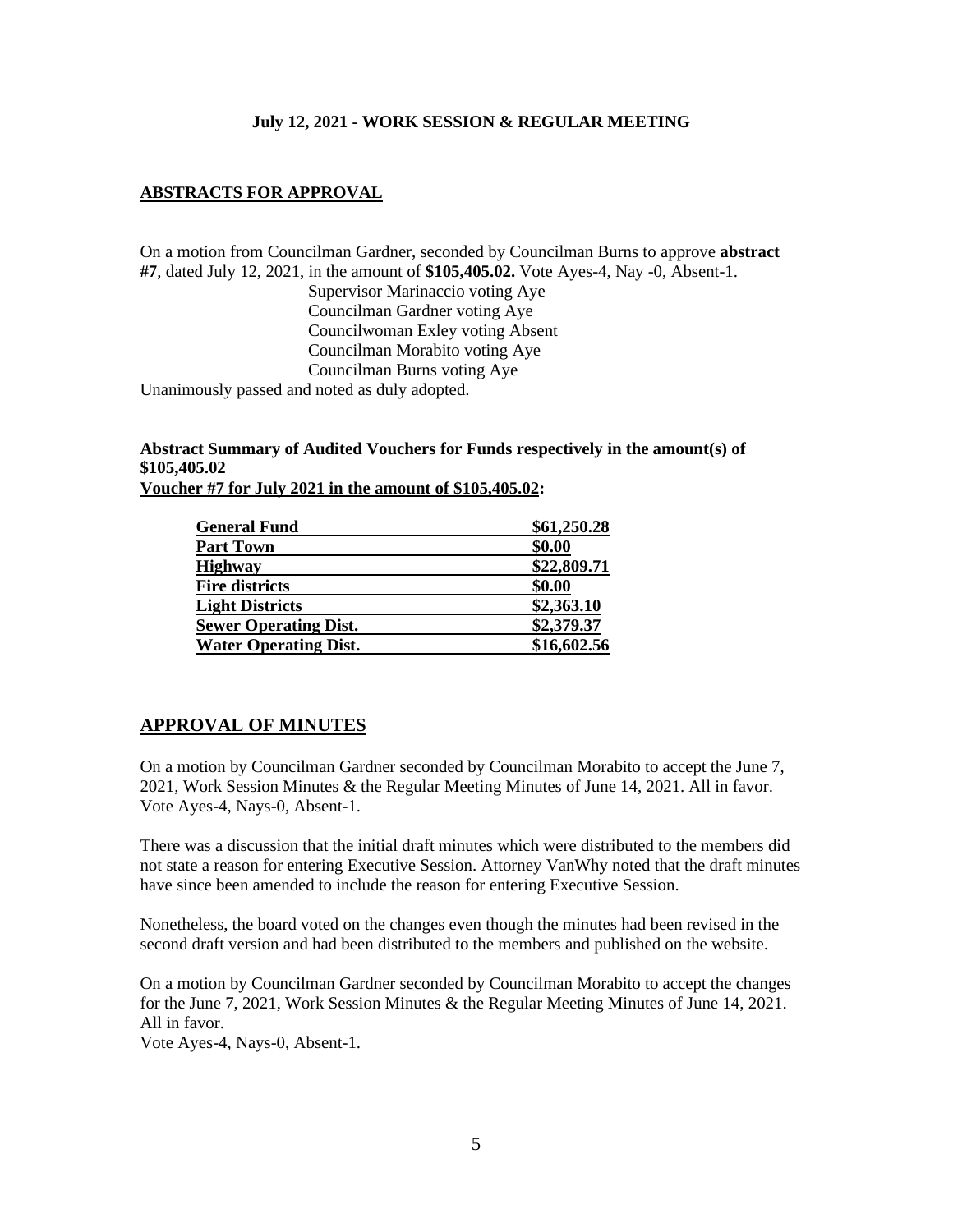# **ATTORNEY**

# **GRANT DISBURSEMENT AGREEMENT**

# **RESOLUTION 2021 - 19**

The following Resolution was offered by Councilman Gardner, who moved its adoption, seconded by Councilman Morabito to wit: BE IT RESOLVED, by the Town Board of the Town of Dickinson, Broome County, New York as follows:

### **RESOLUTION: AUTHORIZING THE TOWN SUPERVISOR TO EXECUTE THE GRANT DISBURSEMENT AGREEMENT.**

The question of adoption of the foregoing Resolution was duly put to a vote on roll call which resulted as follows: All in favor. Vote Ayes–4, Nays–0, Absent-1.

Supervisor Marinaccio voting Aye Councilman Gardner voting Aye Councilwoman Exley voting Absent Councilman Morabito voting Aye Councilman Burns voting Aye

All in favor.

# **STATUS: APPRAISAL ON THE LOT NEXT TO THE HIGHWAY GARAGE**

Attorney VanWhy is still waiting to hear back.

# **NOISE VARIANCE FOR THE BRIDGE REPLACEMENT PROJECT**

Mr. VanWhy reported that currently the contractor is scheduled to set steel September 8– 14, 2021. This date is going to change because of material shortages experienced by the steel supplier. They are doing their best to meet the contractor's schedule, but the date keeps getting pushed.

# **STATUS: LITIGATION SUNSET DRIVE PROPERTY**

Attorney VanWhy stated that process service should be completed by the end of next week.

# **PUBLIC WORKS – WATER DEPARTMENT & HIGHWAY DEPARTMENT**

Public Works Commissioner Kie reported that many residents are frustrated after being flooded for the first, second and third time. They are looking for a solution. Supervisor Marinaccio stated that The Town of Chenango had the opportunity to correct the problem years ago and turned it down. He will be meeting with the Town of Chenango Supervisor to discuss the drainage problems.